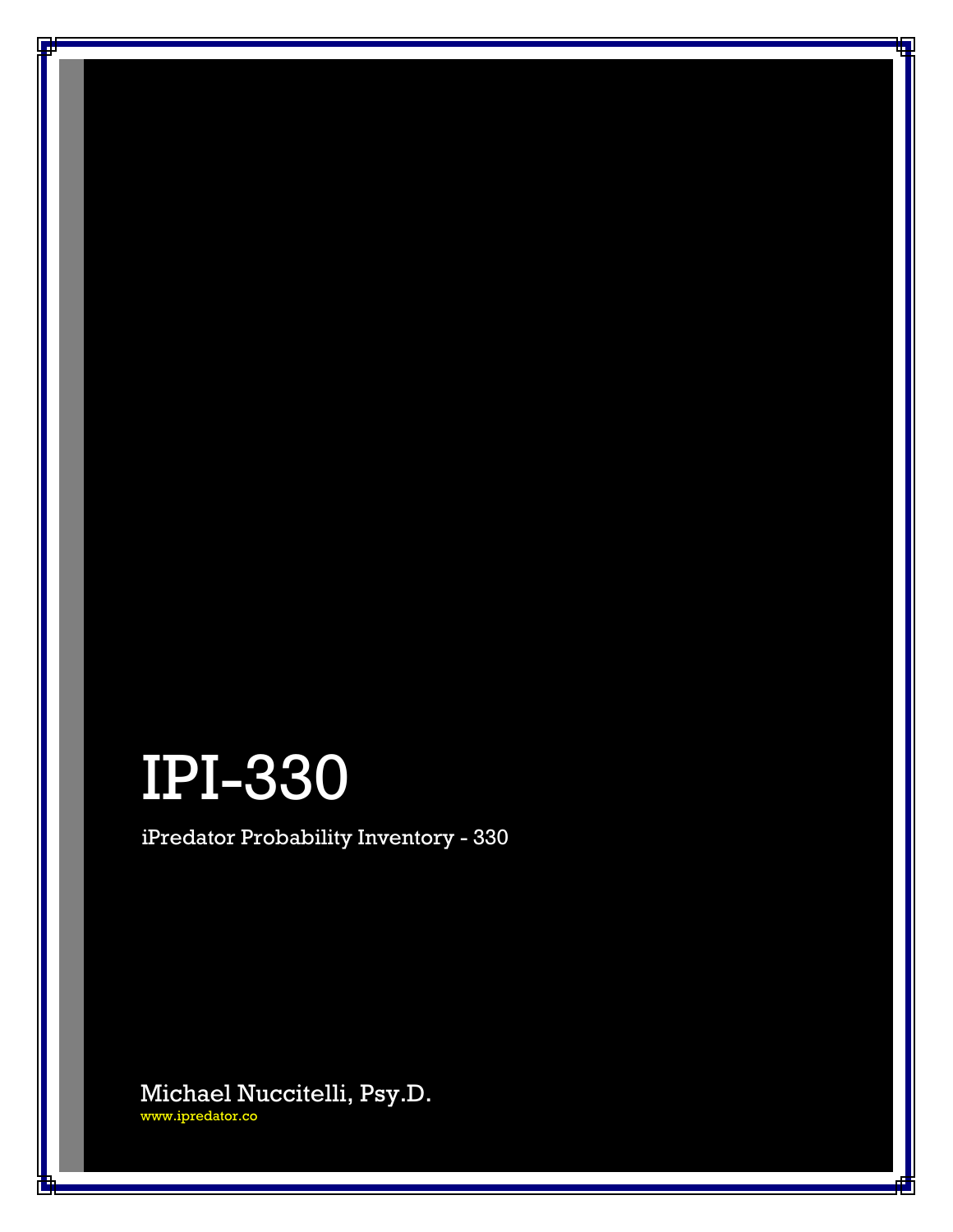

1

# iPredator Probability Inventory - 330 (IPI-330)

The iPredator Probability Inventory- 330 is a 330-question diagnostic, education, assessment and data collection tool designed to investigate a 6-18-year-old minor about their online victimization risk potential, cyber-attack awareness and support system involvement. A parent, educator, family member or pediatric professional completes the IPI-330.

Just as all the IPI assessment collection inventories, the IPI-330 focuses on a child and/or students relationship to ICT, their knowledge base of malevolent and nefarious users, environmental aspects influencing their information and communications technology (ICT) activities and their practice of the behavioral actions necessary for internet safety and preparedness if cyber-attacked.

Once completed, the respondent tabulates their score, ranging from 0-330 and stands for the child, adolescent or young adult's risk potential and vulnerability of being targeted by an iPredator engaged in cyberbullying, cybercrime, cyberstalking, cyber harassment or trolling for targets to sexually victimize.

As the inventory name states, the IPI-330 is a 330-question inventory segmented into 11 categories relevant to all online users and can be conducted all at once or used in parts focusing on the parent or educator's goals and strategies. The IPI-330 also addresses the growth of mobile device technology and attempts by iPredators to infiltrate their target's mobile devices.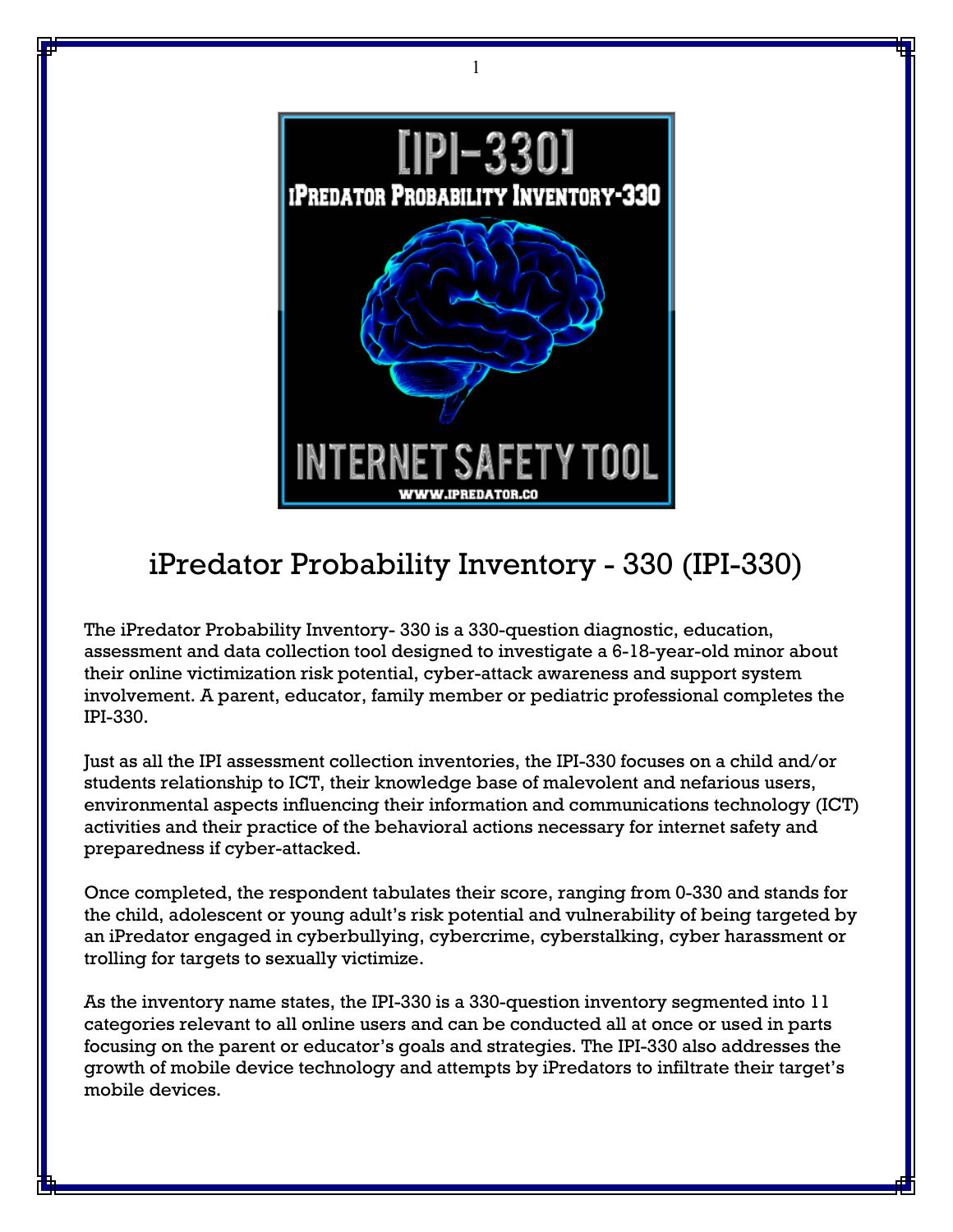# IPI-330 DIRECTIONS

**1.** The time needed to complete the IPI-330 inventory averages 90-120 minutes.

**2.** To complete the checklist, you must respond to each statement with 1 of 4 choices as follows:

> A. Y\_\_ (Yes, Agree, True) B. N\_\_ (No, Disagree, False) C. IDK\_\_ (I Do Not Know, I Did Not Know, I Am Unsure) D. DNA\_\_ (Does Not Apply, Not Applicable, Not Relevant)

**3.** Only answer "Yes" or "No" to statements you are positive about or almost certain.

**4.** If there is a question you do not understand, respond with choice D. DNA\_\_ (Does Not Apply, Not Applicable, Not Relevant)

**5.** If there is a question that does not apply to you or the subject being queried, respond with choice D. DNA — (Does Not Apply, Not Applicable, Not Relevant). For example, if a checklist statement addresses mobile devices, but you do not own a mobile device, you would respond with choice DNA\_\_.

**6.** Please provide a response to each question with 1 of the 4 responses before calculating your final score. All questions have been designed to make scoring easy to compile. Simply add up your correct responses  $(+1)$  along with  $(+1)$  for your D. DNA responses and compare your score to the scoring key including in this file.

**7.** Prior to taking the checklist, please review the following two definitions and refer to them if needed. The definition of Information and Communications Technology (ICT) and iPredator are as follows:

**ICT:** Information and Communications Technology (ICT) is an umbrella term used to define any electronic or digital communication device or application used to obtain, exchange or give information. ICT stresses the role of unified communications and the integration of telecommunications, which enable users to create access, store, send and manipulate information.

ICT consists of all forms of telecommunication, information technology, broadcast media, audio and video processing, transmission and network-based control and monitoring functions. Information and Communications Technology (ICT) is a concept incorporating all electronic and digital forms of communication.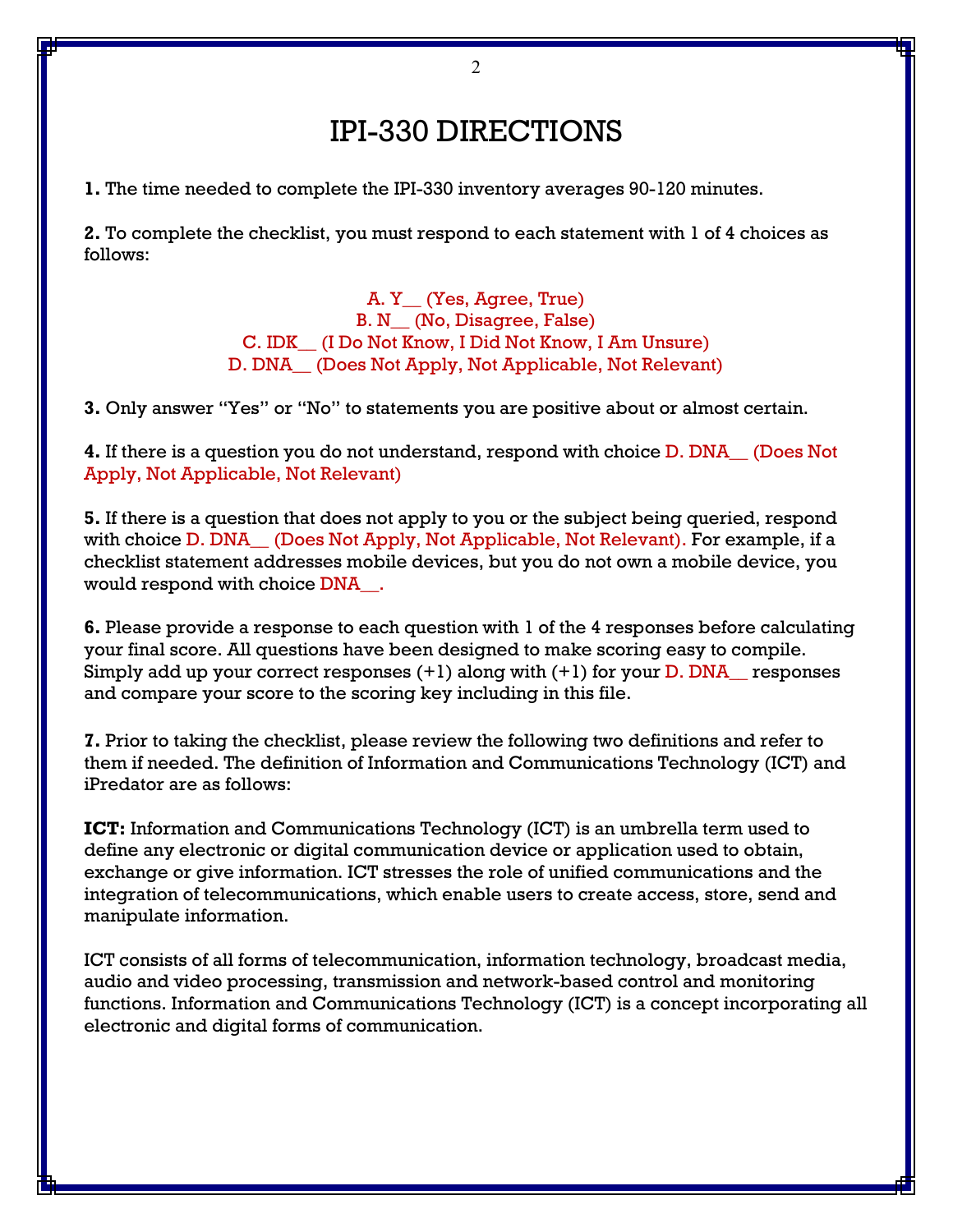**[iPredator:](https://www.ipredator.co/ipredator/)** A child, adult, group or nation who, directly or indirectly, engages in exploitation, victimization, stalking, theft or disparagement of others using Information and Communications Technology (ICT.) iPredators are driven by deviant fantasies, desires for power and control, retribution, religious fanaticism, political reprisal, psychiatric illness, perceptual distortions, peer acceptance or personal and financial gain. iPredators can be any age, either gender and not bound by economic status, race or national heritage.

iPredator is a global term used to distinguish anyone who engages in criminal, deviant or abusive behaviors using Information and Communications Technology (ICT.) Whether the offender is a cyberbully, cyberstalker, cyber harasser, cybercriminal, online sexual predator, internet troll, online child pornography consumer or cyber terrorist, they fall within the scope of iPredator. The three criteria used to define an iPredator include:

**I.** A self-awareness of causing harm to others, directly or indirectly, using ICT. **II.** The intermittent to frequent usage of Information and Communications Technology (ICT) to obtain, exchange and deliver harmful information.

**III.** A general understanding of Cyberstealth used to engage in criminal or deviant activities or to profile, name, find, stalk and engage a target.

Unlike human predators prior to the Information Age, iPredators rely on the multitude of benefits offered by Information and Communications Technology (ICT.) These assistances include exchange of information over long distances, rapidity of information exchanged and the infinite access to data available. Malevolent in intent, iPredators rely on their ability to deceive others using Information and Communications Technology (ICT) in an abstract electronic universe.

"*All my checklists and inventories are designed to assess the subject's internet safety acumen, cyber-attack awareness, cyber security practices and general understanding of knowing how to protect oneself in today's digital device environment. Scoring well does not need the respondent to be an advanced information technology professional. If anything, being advanced in electronic devices can give some a false sense of security. Few people score 95% and higher on their first attempt as we are all living at the beginning of a new paradigm called, the Information Age".* Michael Nuccitelli Psy.D., iPredator Inc.

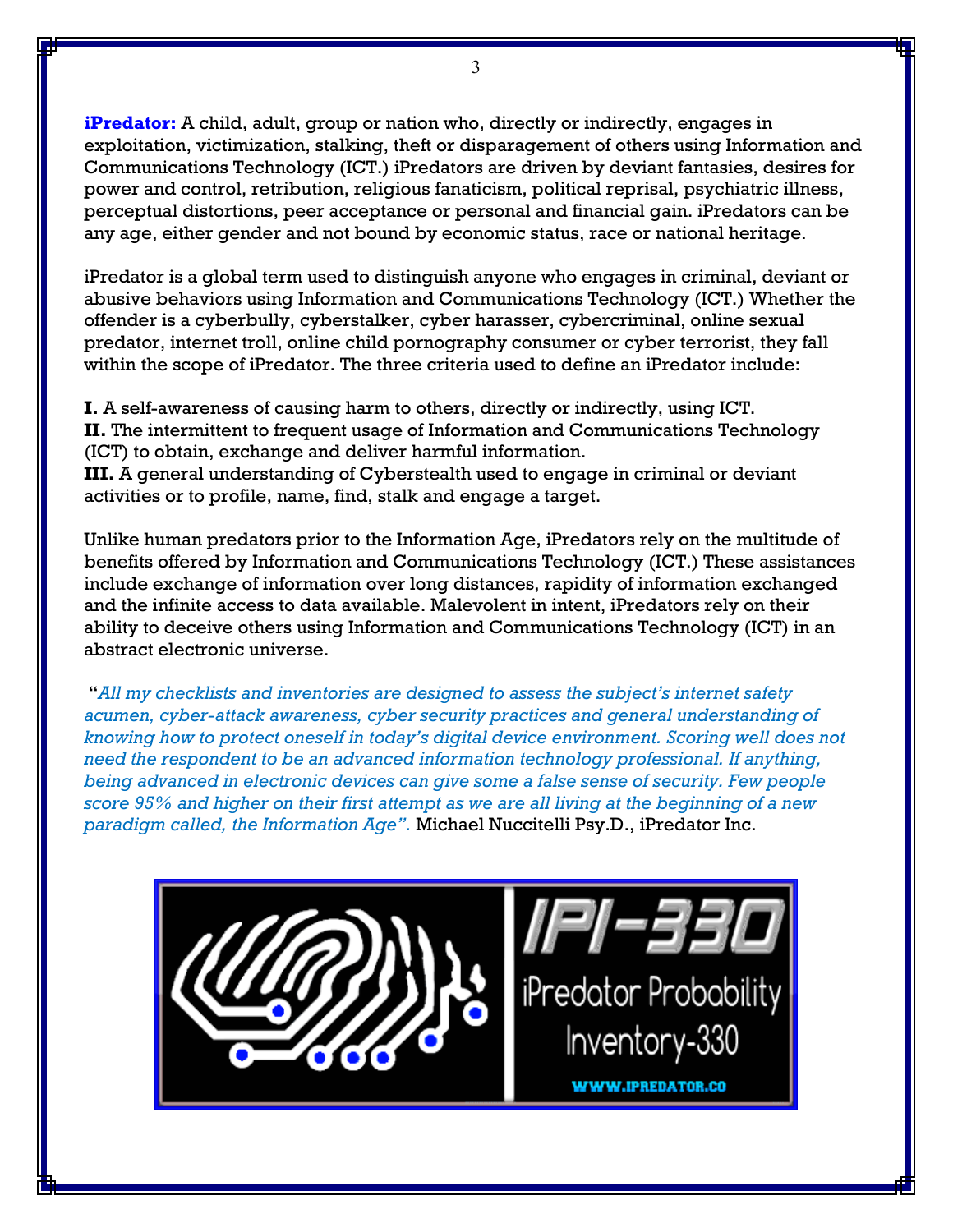# IPI-330

Child's Gender: Male\_\_ Female\_\_ Age:  $(6-12)$   $(13-14)$   $(15-16)$   $(17-18)$ Average Daily Online Activity: 0-1 Hours \_ 1-3 Hours \_ 3-5 Hours \_ 5+ Hours \_

**Note to Respondent:** Anytime the term "online" is used in the inventory, please also keep in mind it applies to all forms of Information and Communications Technology (ICT.) The correct response to each question is "Yes" or "No" after each question.

> A. Y\_\_ (Yes, Agree, True) B. N (No, Disagree, False) C. IDK\_\_ (I Do Not Know, I Did Not Know, I Am Unsure) D. DNA\_\_ (Does Not Apply, Not Applicable, Not Relevant)

#### CYBERBULLYING

1. Do you regularly discuss cyberbullying with the child? YES

2. Has the child returned home with missing or damaged belongings? NO

3. Does the child know how to ignore being harassed or teased online and why it is important? YES

4. Has the child been flamed (a provoking message) online and retaliated? NO

5. Has the child been harassed or teased online about their race or sexual orientation? NO

6. Has the child been threatened, embarrassed or teased online about their physical attributes? NO

7. Has the child been negative about school or their home environment stemming from their online activities? NO

8. Has anyone sent or posted harmful messages about the child online? NO

9. Has the child been teased or embarrassed by someone online that you or trusted adult do not know? NO

10. Has the child had an online relationship involving a negative outcome cause them distress? NO

- 11. Has the child had secrets spread by others online without their consent? NO
- 12. Has anyone captured, saved or stored embarrassing information about the child? NO
- 13. Has the child retaliated to online information being spread about them? NO
- 14. Has the child been repeatedly harassed or berated by someone online? NO
- 15. Does the child know how to respond if a friend is being cyberbullied? YES
- 16. Does the child know about cyberbully bystander? YES
- 17. Has the child received offensive online information and became anxious? NO
- 18. Has the child been sexually teased or taunted online? NO
- 19. Has the child been aggressive and/or mean to others online? NO
- 20. Would the child be a bystander if their friend was being teased online? NO
- 21. Does the child know what encourages a cyberbully? YES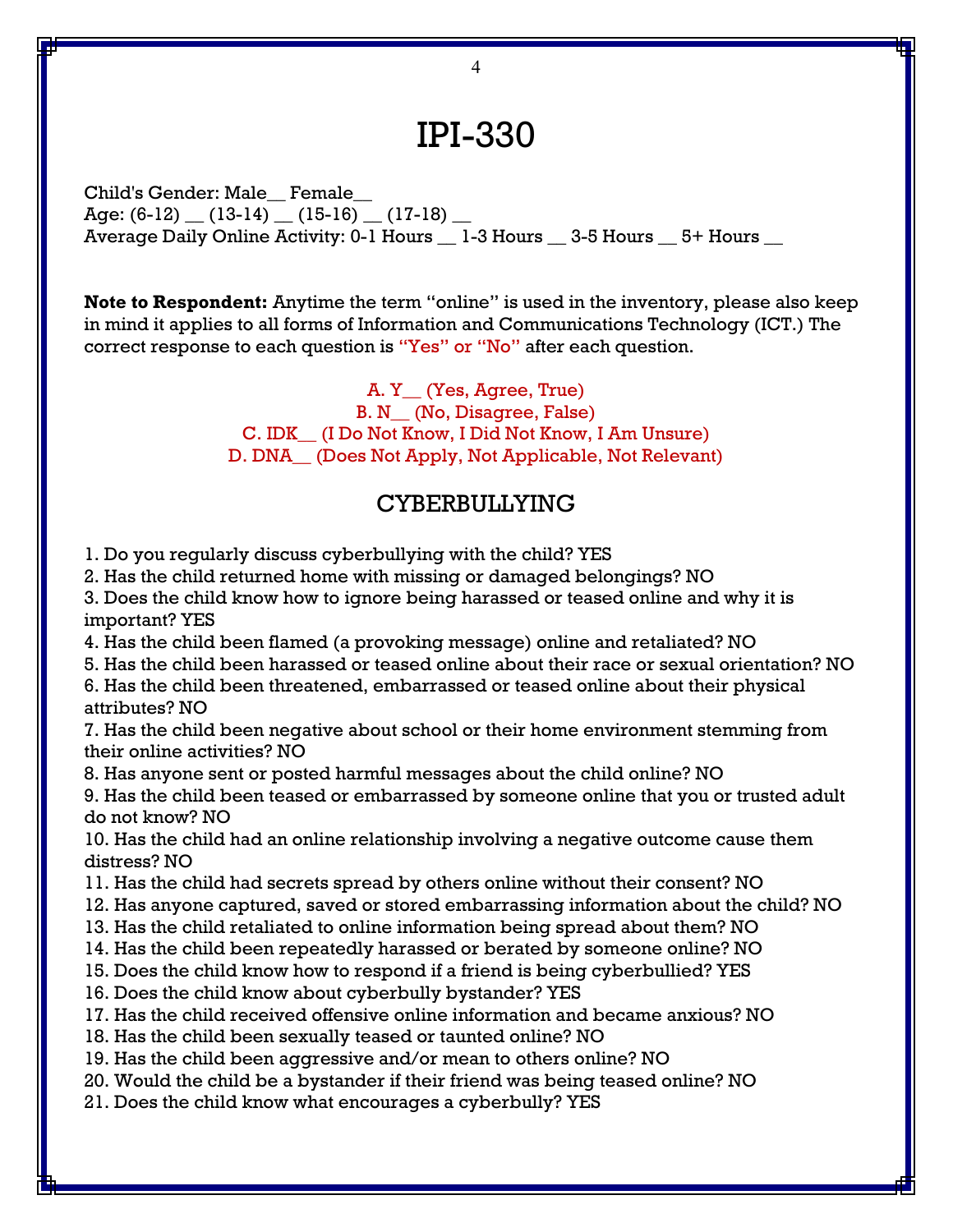22. Does the child appear sullen going to or returning from school connected to their online activities? NO

23. Does the child know content they share online can be used to embarrass them? YES 24. Does the child practice good "*Digital Citizenship*". YES

25. Does the child know what to do if they are being taunted by others? YES

26. Has the child received offensive information sent to their mobile devices? NO

27. In the last 90 days, has anyone repeatedly teased the child online? NO

28. In the last 90 days, has anyone repeatedly lied to the child online? NO

29. In the last 90 days, has the child been bullied offline? NO

30. In the last 90 days, has anyone shared embarrassing content about the child online? NO

A. Y\_\_ (Yes, Agree, True) B. N (No, Disagree, False) C. IDK\_\_ (I Do Not Know, I Did Not Know, I Am Unsure) D. DNA (Does Not Apply, Not Applicable, Not Relevant)

#### DIGITAL REPUTATION

31. Has anyone posted truthful, but embarrassing information about the child online? NO

32. Is the child cautious when posting personal and sensitive information online? YES

33. Does the child know what "*Digital Footprint*" means? YES

34. Has the child shared confidential information to a now ex-friend or ex-intimate partner they first met online? NO

35. Does the child practice caution and restraint what they share online? YES

36. Does the child protect their photographs, images and videos from online strangers viewing them? YES

37. Does the child have a positive "*Digital Reputation*"? YES

38. Does the child know their content can remain in cyberspace for years? YES

39. Does the child know information shared online may be impossible to remove? YES

40. Does the child have a mobile device with information that is embarrassing or sexual in nature? NO

41. Does the child know "*Sexting*" can be criminal if the subject is a minor and shared with others if they are the subject? YES

42. Does the child know their personal information they post online can go viral? YES

43. Does the child know how to establish and maintain a positive *"Digital Footprint"*? YES

44. Does the child know images and videos can be reposted multiple times? YES

45. Does the child know what information can be harmful to their online reputation? YES

46. Do you ensure the child's digital reputation is correct? YES

47. Do you check what information the child disseminates online? YES

48. Does the child practice good behavior online and in chat rooms? YES

49. Do you enter the child's personal information into search engines? YES

50. Do you check the child's email and social media profiles? YES

51. Has the child engaged in sexting? NO

52. Do you spend time with the child educating them on their digital reputation? YES

53. Does the child know the content they share online can be reposted? YES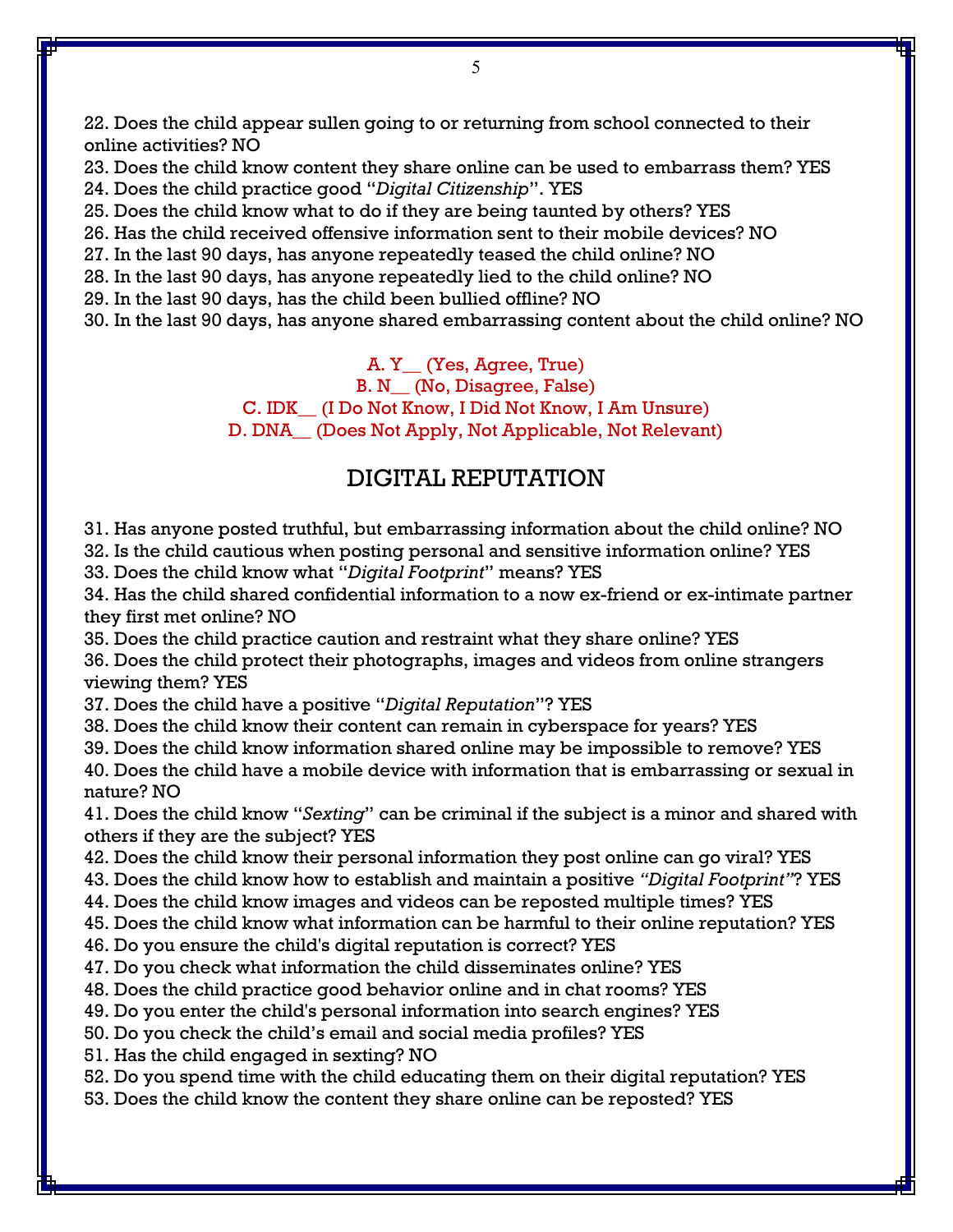54. Does the child understand how information shared online can harm their prospects? YES

55. Does the child share provocative photos, videos or details online? NO

56. Does the child post personal information online to impress others? NO

57. Has the child shared confidential information to an ex-friend or ex-partner they wish they could retract? NO

58. Is the child careful what they show to others using their mobile devices? YES

59. Does the child refrain from sharing images and videos with online strangers? YES

60. Does the child know offensive information shared online is impossible to remove? YES

61. Has the child had sexual conversations with someone they met online? NO

A. Y\_\_ (Yes, Agree, True) B. N (No, Disagree, False) C. IDK\_\_ (I Do Not Know, I Did Not Know, I Am Unsure) D. DNA (Does Not Apply, Not Applicable, Not Relevant)

## HIGH RISK BEHAVIORS

62. Did the child have a social media account prior to age 13? NO

63. Does the child refuse to show websites they have visited? NO

64. Has the child visited or been exposed to online sex sites? NO

65. Does the child often use the internet without supervision? NO

66. Has the child received or made phone calls to others you do not know? NO

67. Does the child inform others online when an adult will not be home? NO

68. Has the child been contacted by the same online stranger more than once? NO

69. Has the child ever met someone in person he or she met online? NO

70. Has anyone approached the child unexpectedly and the child quickly shut off his or her device? NO

71. Does the child know why responding to online strangers can be dangerous? YES

72. Has the child been contacted by an adult online recently introduced to them by an online peer? NO

73. Does the child communicate online with adults you do not know? NO

74. Does the child isolate in his or her room while online for reasons other than productive? NO

75. Does the child visit chat rooms without an adult's permission? NO

76. Does the child use a computer or mobile device in their room with the door closed? NO

77. Has the child engaged in online activities they have been restricted from? NO

78. Does the child know to log out if they feel uncomfortable by online contacts? YES

79. Does the child engage in online activities they do not want you to know about? NO

80. Would the child meet someone they met online without your permission? NO

81. Does the child know they are at a higher risk being contacted by online strangers at night? YES

82. Has the child ever planned to meet someone they have met online without your knowledge? NO

83. Does the child accept free software from online strangers? NO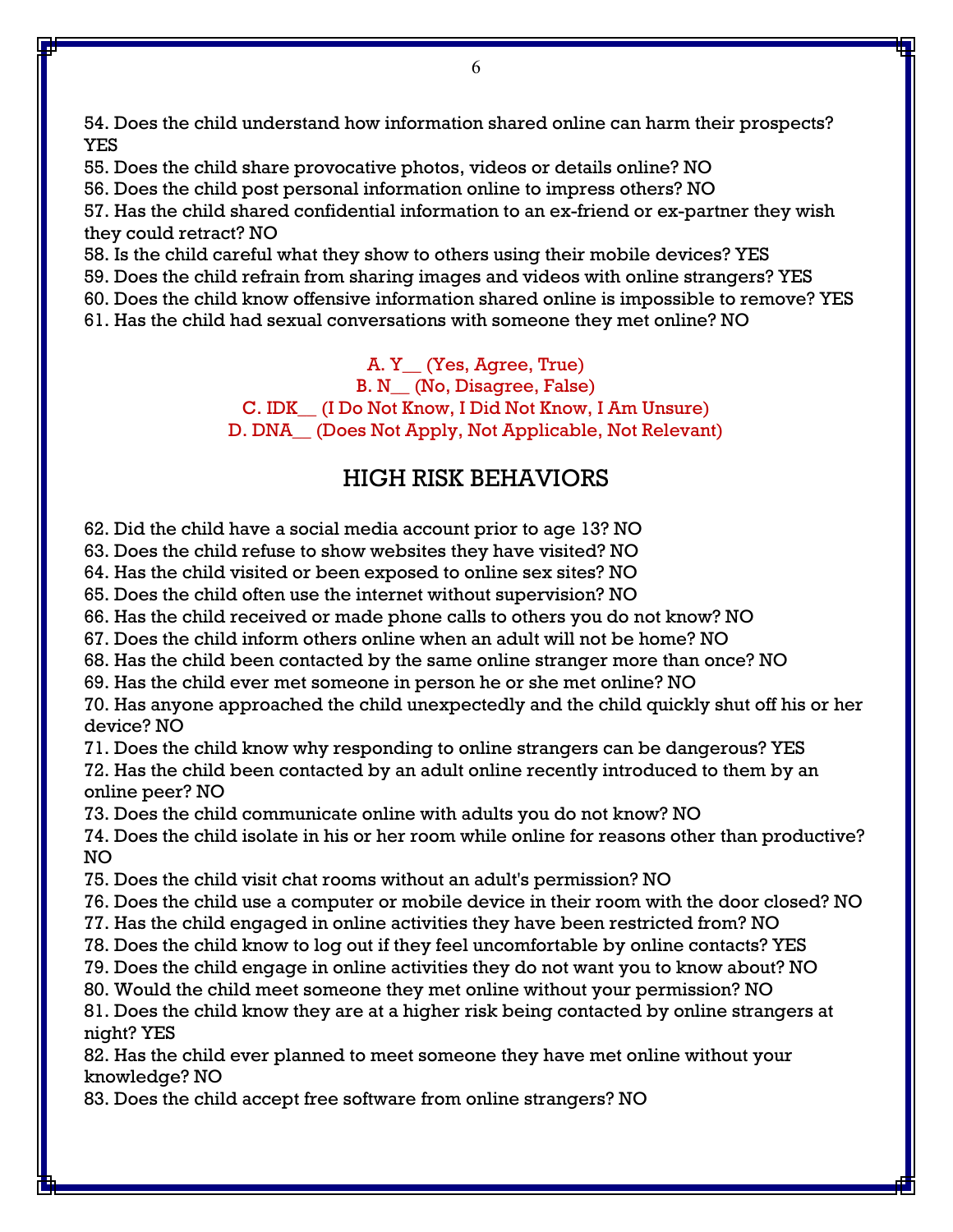84. Does the child hesitate to show you who they converse with online? NO

85. Does the child have "buddy" or "*friend*" lists with online users you do not know? NO

86. Does the child share their sexual orientation to online strangers? NO

87. Has the child discussed sexually themed topics in chat rooms with online users they do not know? NO

88. Has the child text messaged, tweeted or chatted about sex online with others? NO

89. Has the child been contacted by an online stranger seeking their home address? NO 90. Has the child met someone in person he or she met online without a friend or family member? NO

> A. Y\_\_ (Yes, Agree, True) B. N\_\_ (No, Disagree, False) C. IDK\_\_ (I Do Not Know, I Did Not Know, I Am Unsure) D. DNA\_\_ (Does Not Apply, Not Applicable, Not Relevant)

## IPREDATOR AWARENESS

91. Are you confident the child has been educated on iPredators? YES

92. Are you aware iPredators target children using kindness and understanding? YES

93. Are you aware iPredators use attention, affection and gifts to seduce children? YES

94. Are you aware most iPredators are the same age as the child? YES

95. Does the child know iPredators create profiles pretending to be their same age? YES

96. Are you aware iPredators are educated in areas that intrigue children? YES

97. Do you know the ideal age an iPredator targets is between 11 and 14? YES

98. Does the child know iPredators encourage others to add them to their "*buddy*" lists? YES

99. Do you know peer-to-peer networks can expose your child's computer to iPredators? YES

100. Do you know the best protection from iPredators is effective online communication? YES

101. Do you know how to block sites on your child's devices from being accessed by iPredators? YES

102. Do you know iPredators use keywords at their sites popular to children? YES 103. Are you aware many children, aged 8-12, explore sex sites? YES

104. Does the child know adults will pretend to be minors with fake profiles? YES

105. Have you been taught about online predators and the "*Grooming*" process? YES 106. Is the child suspicious of anyone online who encourages them to be defiant to authority? YES

107. Do you know iPredators encourage children to keep their contacts secret? YES

108. Are you aware most iPredators will be encouraging, patient and reserved? YES

109. Are you aware iPredators offer children their online accounts to converse? YES

110. Are you aware iPredators will embed popular child search terms in their websites and usernames? YES

111. Are you aware iPredators consistently tell children they are always available if needed? YES

112. Are you confident the child does not use fake online identities? YES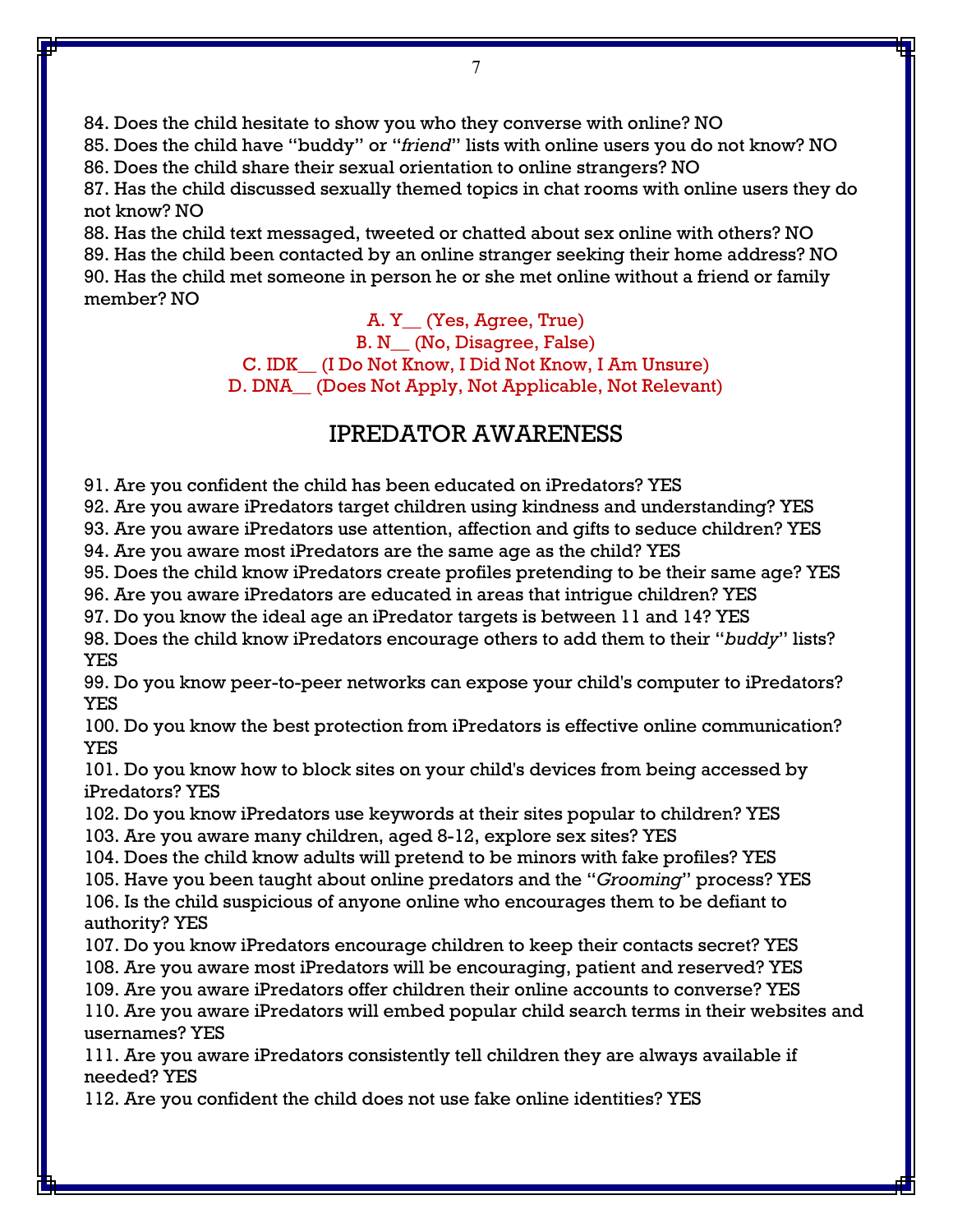113. Are you educated on "*Grooming*" by iPredators in their quest to exploit children? YES

114. Do you know file-sharing sites allow iPredators to access portions of your child's computer? YES

115. Does the child know iPredators encourage children to share their images, videos or appear on webcam? YES

116. Does the child know iPredators encourage children to share privileged information without being overbearing? YES

117. Does the child know most iPredators act kind and understanding online? YES

118. Does the child know iPredators offer gifts to minors they are targeting? YES

119. Does the child know iPredators will try to steal their identity? YES

120. Does the child know iPredators create profiles pretending to be their age with similar interests? YES

A. Y\_\_ (Yes, Agree, True)

B. N\_\_ (No, Disagree, False)

C. IDK\_\_ (I Do Not Know, I Did Not Know, I Am Unsure)

D. DNA\_\_ (Does Not Apply, Not Applicable, Not Relevant)

## MOBILE DEVICE TECHNOLOGY

121. Do you restrict the child from their mobile devices during late night hours? YES

122. Do you know children must be 18 years old to activate their GPS services? YES

123. Does the child's mobile devices have unlimited text messaging and online access? NO

124. Do you know the passwords to the child's mobile devices? YES

125. Do you know how to prevent unwanted access to the child's mobile devices? YES

126. Do you track the images and video sent from the child's mobile devices? YES

127. If you have a home WiFi system, do they run added firewalls? YES

128. Have you educated the child on the dangers of GPS location services? YES

129. Do you know GPS location services allows anyone to know the child's exact location? YES

130. Have you contacted mobile device services about security controls for the child? YES

131. Do you spend time learning mobile device safety? YES

132. Do you know how to install security on the child's mobile devices? YES

133. Do you know about "*Near Field Communications*" and mobile devices to make purchases? YES

134. Do you know children favor text messaging as their primary means of communicating with peers? YES

135. Do you know how to set up remote lock and wipe features in mobile devices? YES

136. Do you know how to install security software on the child's mobile devices? YES

137. Do you check the stored images and video on the child's mobile devices? YES

138. Have you installed antivirus software on the child's mobile devices? YES

139. Does the child know to treat their mobile devices as carefully as their wallets? YES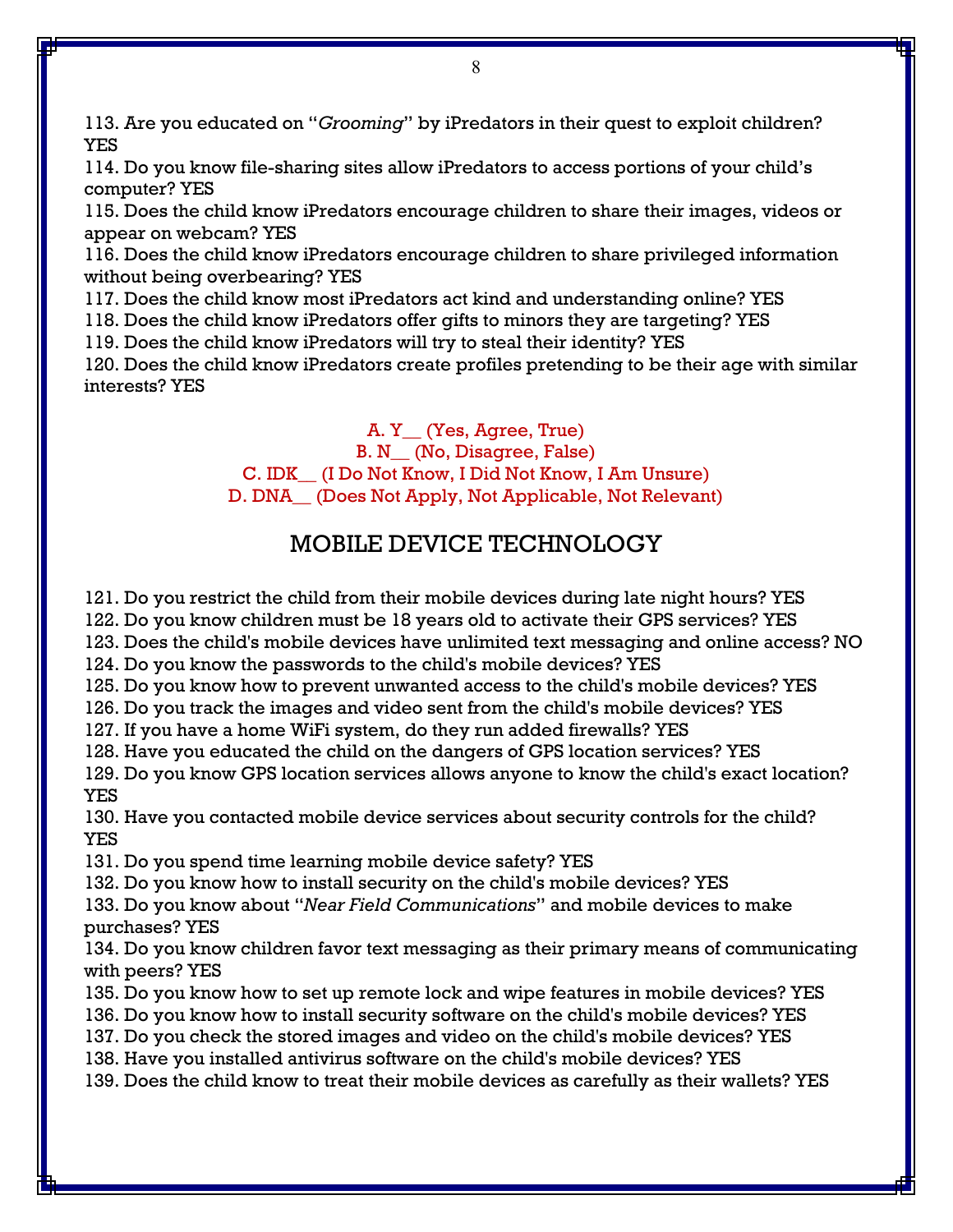140. Do you discourage the child from sharing confidential information with their mobile devices? YES

141. Does the child silence their mobile devices in public places? YES

142. Do you set age-appropriate restrictions on the child's mobile device usage? YES

143. Does the child follow school policies about mobile device usage? YES

144. Are you aware there are few methods of filtering web content on mobile devices? YES

145. Are you aware that pornographic content is more accessible on mobile devices? YES

146. Are you aware a trend for children is "*Sexting*" using their mobile devices? YES

147. Does the child give their mobile phone passwords to you? YES

148. Does the child know how to prevent access to their mobile phone? YES

149. Has the child learned about the dangers of GPS location services? YES

150. Does the child know GPS location services allow anyone to know their exact location? YES

> A. Y\_\_ (Yes, Agree, True) B. N\_\_ (No, Disagree, False) C. IDK\_\_ (I Do Not Know, I Did Not Know, I Am Unsure) D. DNA\_\_ (Does Not Apply, Not Applicable, Not Relevant)

## ICT AWARENESS

151. Are you aware the child will be introduced by peers to questionable websites? YES

152. Does the child know to never share his or her password with close friends? YES

153. Do you know there is no filtering software that can replace adult supervision? YES 154. Do you know the child may accidentally show his or her phone number by "*Caller ID*"? YES

155. Do you know it is beneficial for the child to have multiple passwords? YES

156. Are you aware the child has access to their friends' computers and mobile devices? YES

157. Do you discourage the child from entering private chat rooms? YES

158. Are you aware the child may be exposed to sites dealing with hatred? YES

159. Do you discourage the child from activating their geolocation services? YES

160. Are you familiar with bot software, spyware, keystroke loggers and viruses? YES

161. Do you know that online gaming systems provide extensive communication features? YES

162. Are you prepared for the child visiting adult content websites? YES

163. Are you aware there is technology to identify people the child interacts with if needed? YES

164. Do you know how to set the child's computer security settings on high? YES

165. Are you familiar with home wireless networks (WiFi) and their security settings? YES

166. Does the child participate in online activities you do not approve of? YES

167. Do you know what to do if your child is targeted by identity thieves? YES

168. Does the child know to never click a link in an unknown email or instant message? YES

169. Can you define unintentional vs. intentional access to offensive web content? YES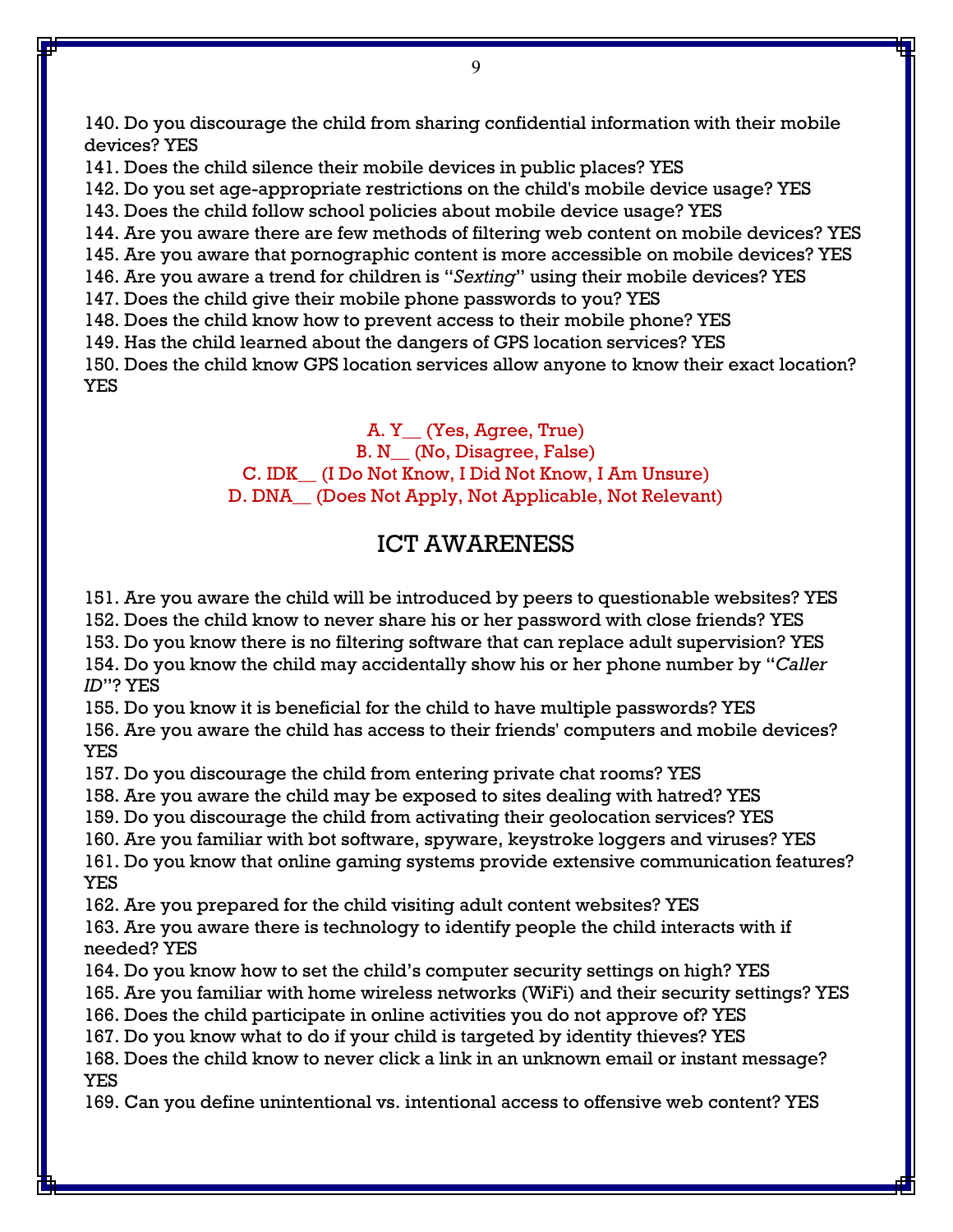170. Does the child know not to click on the links in the video comments section? YES 171. Are you aware websites use keywords from the top twenty brand names for children? YES

172. Do you have filters and security software installed to make chatrooms inaccessible? YES

173. Do you know how to disable the preview function in the child's email? YES

174. Do you know parental control software helps limit the sites the child can access? YES

175. Have you installed security controls on the child's mobile devices? YES

176. Do you know adult pornography websites format their sites, so children will inadvertently visit them? YES

177. Do you know there is no filtering software that can completely insulate a child from iPredators? YES

178. Are you aware the child has access to their friends' computers and mobile devices when adult supervision is absent? YES

179. Do you know that online gaming systems provide extensive communication features allowing online strangers to contact them? YES

180. Do you know how to confirm the child's privacy settings are set on "friends only"? YES

A. Y\_\_ (Yes, Agree, True)

B. N\_\_ (No, Disagree, False)

C. IDK\_\_ (I Do Not Know, I Did Not Know, I Am Unsure)

D. DNA\_\_ (Does Not Apply, Not Applicable, Not Relevant)

## PERSONAL INFORMATION

181. Does the child post their home or cell phone numbers on sites without your permission? NO

182. Does the child know to be cautious sharing their contact information on gaming sites? YES

183. Does the child know not to exchange images or video with someone they met online? YES

184. Does the child always log off when not using instant messaging? YES

185. Do you educate the child about the dangers of disclosing personal information? YES

186. Are you confident the school's website is password protected? YES

187. Is the child cautious posting their email address to prevent "*Screenscrapers*"? YES

188. Does the child post their school's name online without your permission? NO

189. Do you educate the child about the dangers of sharing personal information online? YES

190. Do you encourage the child to be cautious sharing personal information? YES

191. Do the child's online usernames include their full or partial real name? NO

192. Does the child post their full name or address without a teacher or your knowledge? NO

193. Does the child know how to hide displaying their ID or personal information? YES

194. Does the child post their email address on sites without your permission? NO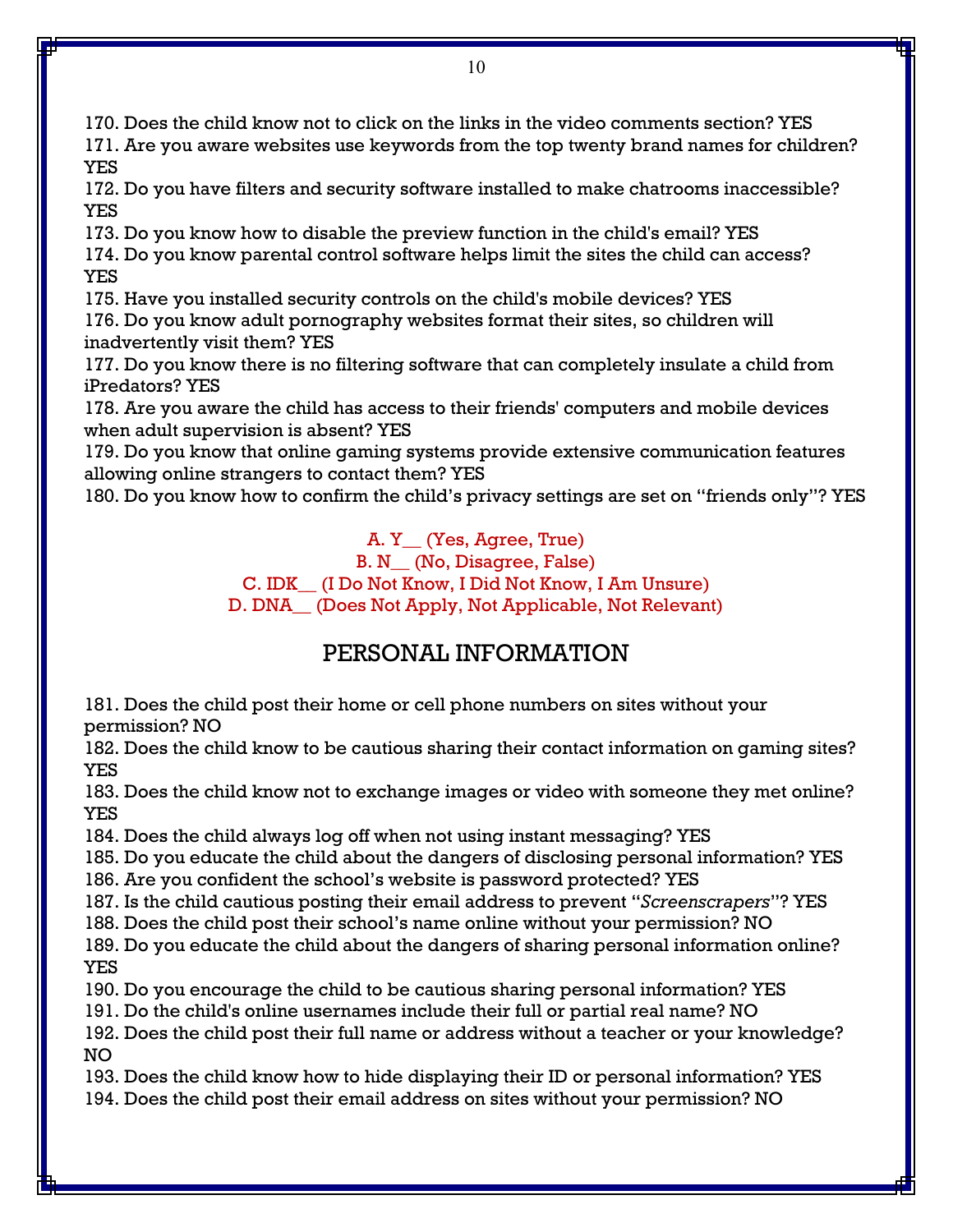195. Does the child use text messaging to communicate with others you do not know? NO 196. Does the child regularly disclose their contact information to online contacts? NO 197. Does the child post images in replacement of their own images? YES 198. Is the child consistently posting their full name, home address or telephone number on social sites? NO 199. Does the child use various email addresses for different purposes? YES 200. Do the child's email accounts have the highest level of spam filtering activated? YES 201. Does the child post their home address on social sites without your permission? NO 202. Does the child post their image on social sites without your permission? NO 203. Does the child post their personal information on social sites without concern or caution? NO 204. Do you educate the child about sharing their contact information? YES 205. Does the child include their contact information in their social site profiles or comments? NO 206. Do you monitor who the child allows to have their contact information? YES 207. Does the child know how showing their personal information can lead to online stranger contacts? YES 208. Has the child shared classified information involving parental finances such as credit card information? NO

209. Is the child careful what they disclose to online contacts even when known by family members? YES

210. Does the child protect their images and video from online strangers viewing them on social sites? YES

> A. Y\_\_ (Yes, Agree, True) B. N\_\_ (No, Disagree, False) C. IDK\_\_ (I Do Not Know, I Did Not Know, I Am Unsure) D. DNA\_\_ (Does Not Apply, Not Applicable, Not Relevant)

### IPREDATOR PROTECTION

211. Do you know how to check the child's internet history? YES

212. Does the child know to consult a trusted adult if exposed to graphic content? YES

213. Do you discourage the child from being a party to cyberbullying? YES

214. Do you know how to deactivate the child's "*Caller ID*" services? YES

215. Do you know to contact the police if the child is sexually solicited online? YES

216. Do you encourage a teacher or trusted adult to set rules for the child's online activity inside and outside the home? YES

217. Are you familiar with common chat room lingo used by children? YES

218. Do you know what computer safeguards the child's friends have in their homes? YES

219. Are the child's instant messaging contacts and "*buddy*" lists discussed regularly? YES

220. Do you monitor pornographic content on the child's computer? YES

221. Does the child have daily time limits for being online? YES

222. Have you blocked access from the child visiting adult content websites? YES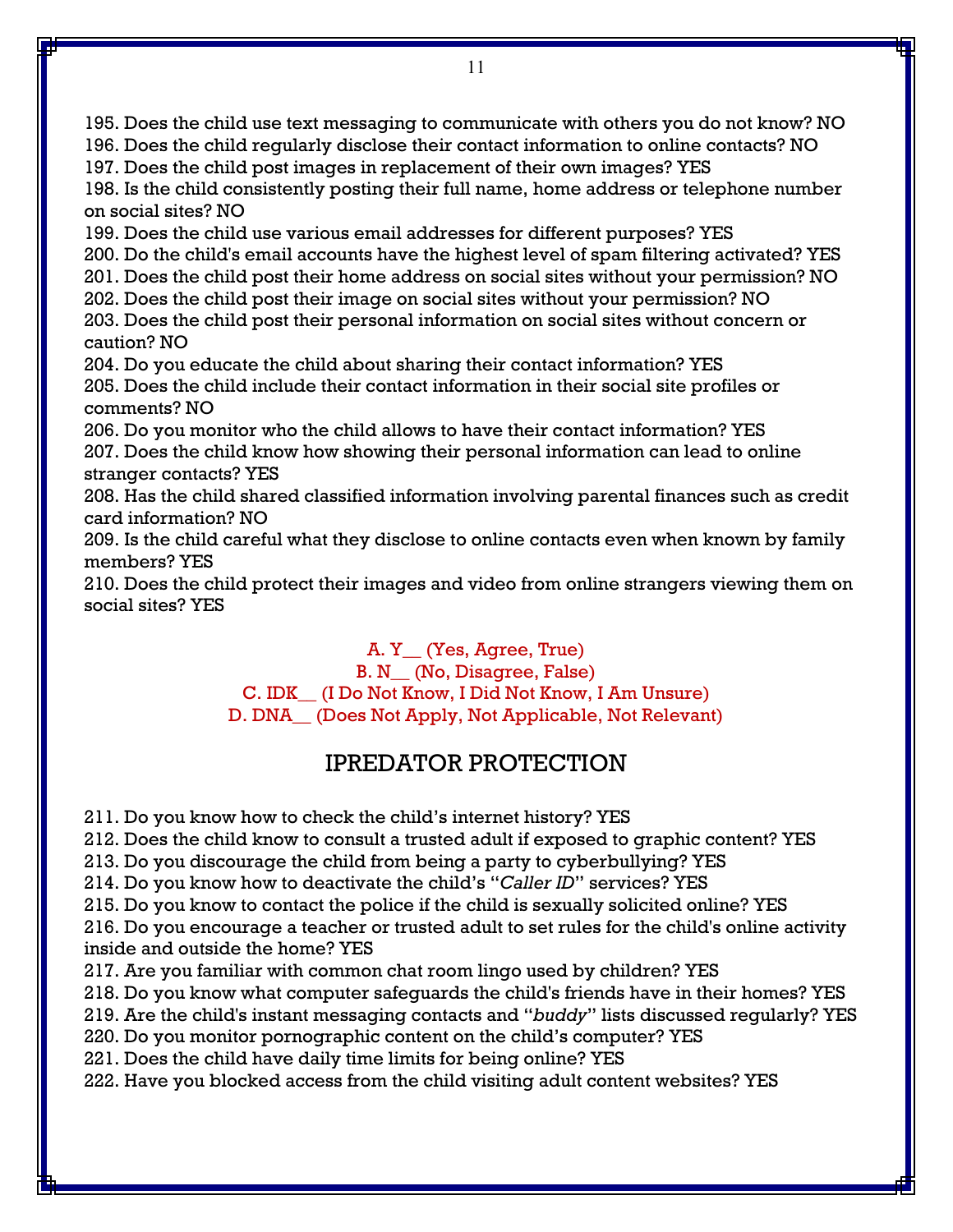223. Do you prohibit the child from online activity during late night hours unless supervised and productive? YES

224. Do you monitor the child's friend lists on their social sites? YES

225. Do you engage the child in discussions about their friend's online habits? YES

226. Do you encourage the child to tell an adult if they receive an online sexual solicitation? YES

227. Do you remind the child to only download legal files, music and videos? YES

228. Do you know how to respond if the child explores sexual websites? YES

229. Do you have a plan if the child is contacted by someone suspicious online? YES

230. Do the adults supervising the child when visiting friends have online rules? YES

231. Do you discuss with the child possible online dangerous scenarios? YES

232. Do you know how to check the child's history folder if you become suspicious? YES

233. Do you confirm chatrooms are always monitored by a trained moderator? YES

234. Do you limit the child's online chatting on their favorite gaming or club sites? YES 235. Does the child know you visit the websites they frequent? YES

236. Do you keep all ICT in a public area of your home that is central to your view? YES 237. Do you know to contact the police if the child reports being sexually solicited online? YES

238. Do you set rules inside and outside the home for the child's online activities? YES 239. Are the child's instant messaging contacts and "*buddy*" lists checked regularly? YES

240. Do you monitor the child's friend lists and encourage adult confirmation first? YES

A. Y\_\_ (Yes, Agree, True)

B. N (No, Disagree, False)

C. IDK\_\_ (I Do Not Know, I Did Not Know, I Am Unsure)

D. DNA\_\_ (Does Not Apply, Not Applicable, Not Relevant)

## PSYCHOLOGICAL STATES

241. Does the child spend less time with friends and more time online? NO

242. Does the child have an online curfew? YES

243. Does the child report he or she feels unattractive or not liked? NO

244. Does the child exhibit appear sad or depressed causing an increase in online activities? NO

245. Does the child post comments not typical of their age online? NO

246. Has the child withdrawn from his or her favorite activities by spending more time online? NO

247. Does the child engage in risk-taking and/or self-destructive behaviors connected to their online activities? NO

248. Has the child had a drastic change in grades related to their online activities? NO 249. Has the child been less attentive or falling behind in school related to their online activities? NO

250. Has the child's behavior changed without explanation somehow related to their online activities? NO

251. Does the child seem distressed or anxious related to their online activities? NO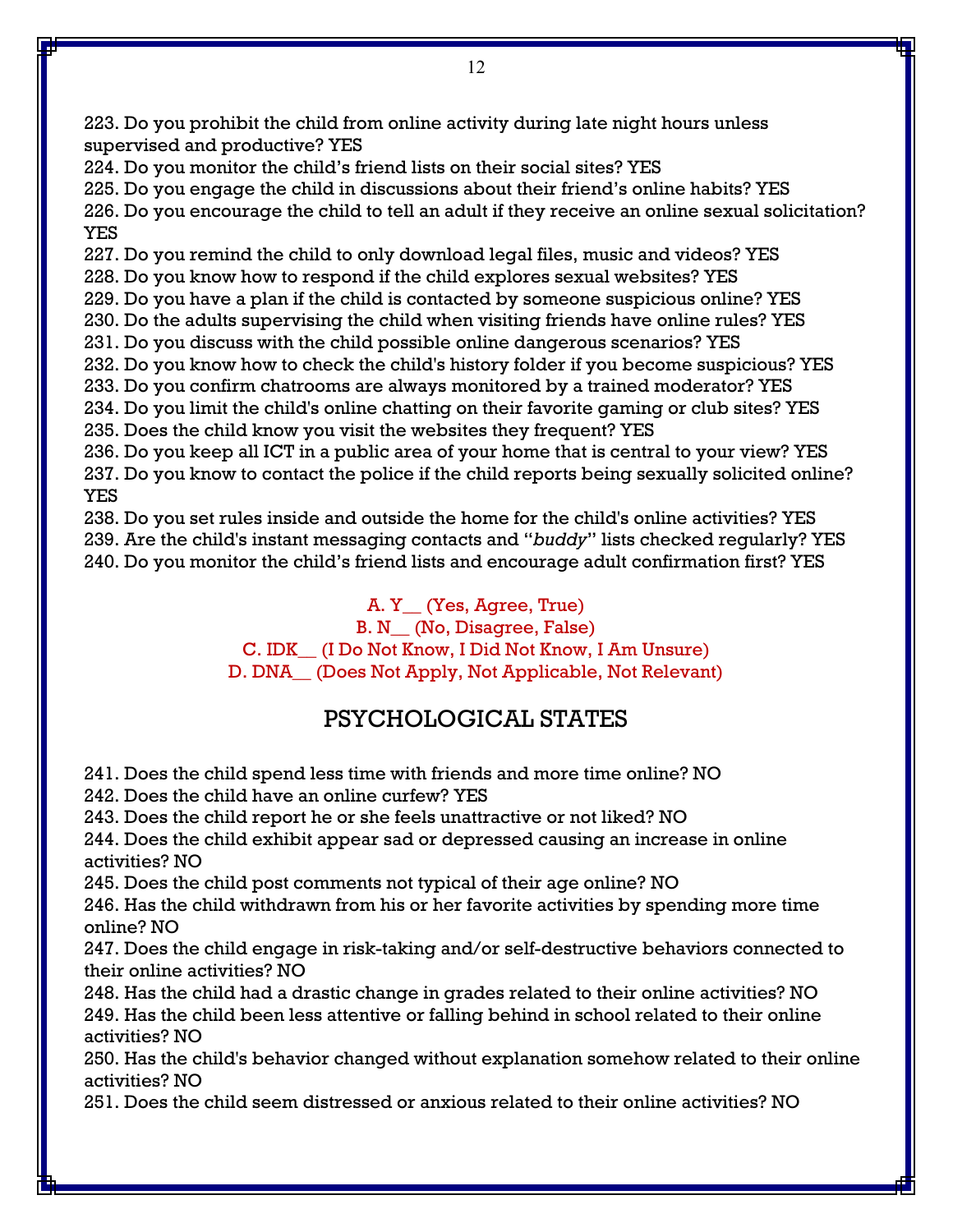252. Does the child have little adult involvement or none? NO

253. Has the child reported a loss of appetite or lack of sleep related to their online activities? NO

254. Has the child withdrawn from friends and family members due to their online activities? NO

255. Does the child prefer online contacts to offline friends? NO

256. Does the child complain about stomachaches or feeling ill suspected of being related to their online activities? NO

257. Do you define the child as being defiant and/or oppositional related to their online activities? NO

258. Has the child witnessed a traumatic event or adult conflict, which led to an increase in their online activities? NO

259. Does the child report disliking school, the teachers or other children related to their online activities? NO

260. Has the child reported not feeling accepted by his/her peers related to their online activities? NO

261. Does the child report feeling more accepted by adults due to their online activities? NO

262. Does the child appear hopeless and/or discouraged due to their online activities? NO 263. Does the child become easily upset related to their online activities? NO

264. Does the child spend more time online and/or uninterested in family functions? NO 265. Does the child become easily agitated and/or externalizes blame related to their online activities? NO

266. Do the child's friends have behavioral/emotional problems in school related to their online activities? NO

267. Has the child had a drastic change in grades due to his or her online activities? NO 268. Does the child have little adult involvement due to his or her online activities? NO 269. Has the child reported a loss of appetite or lack of sleep due to their online activities? NO

270. Does the child complain about feeling overwhelmed or distressed due to his or her online activities? NO

> A. Y\_\_ (Yes, Agree, True) B. N\_\_ (No, Disagree, False) C. IDK\_\_ (I Do Not Know, I Did Not Know, I Am Unsure) D. DNA\_\_ (Does Not Apply, Not Applicable, Not Relevant)

## SOCIAL MEDIA

271. Does the child spend large periods online involved with social media? NO

272. Does the child know to end online contact if someone initiates questions about sex? YES

273. Does the child have a social account you rarely access? NO

274. Does the child have a social media profile with information available to the public? NO

275. Does the child often share with others his/her social media profile? NO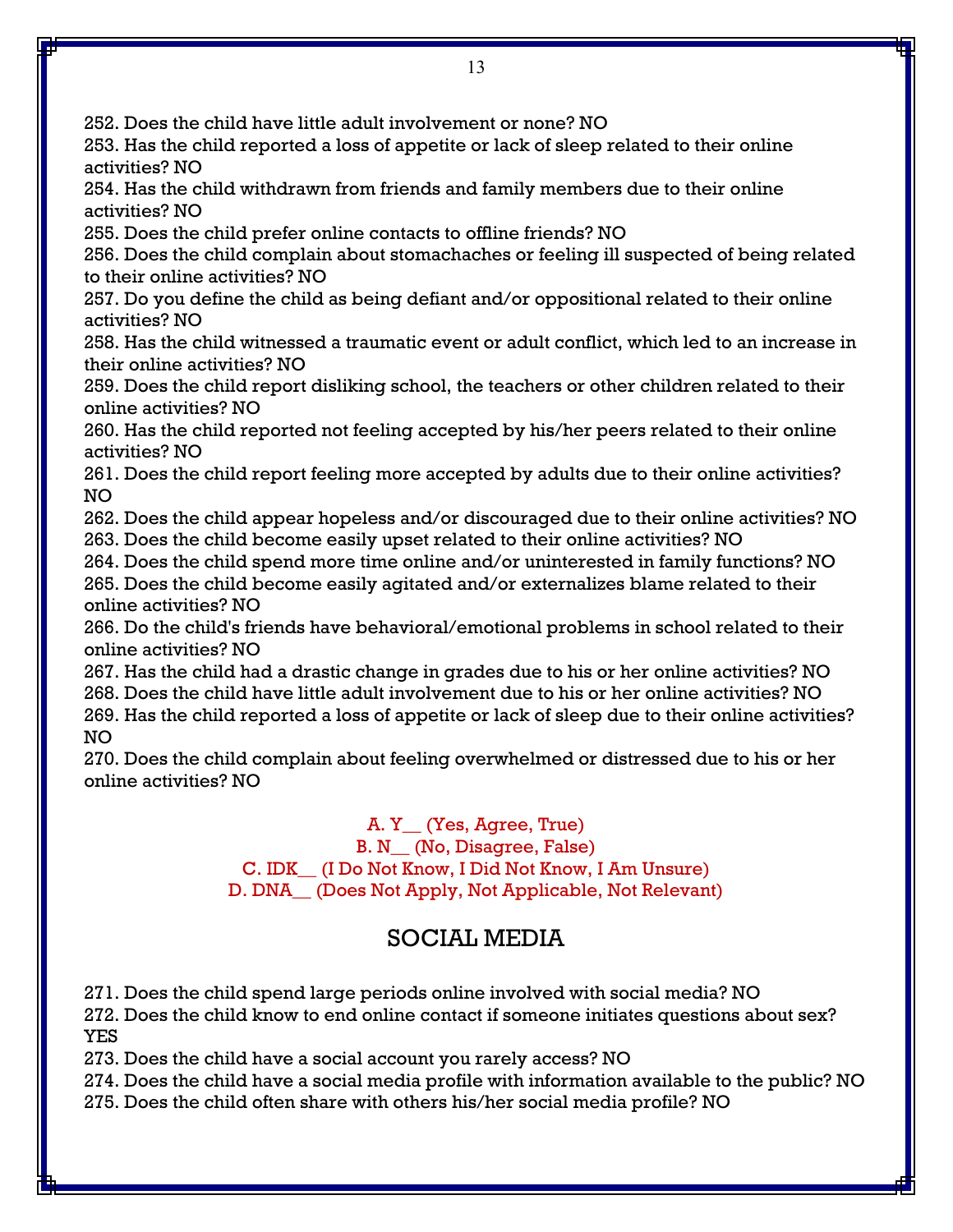276. Do you know the age restrictions of the child's favorite social media sites? YES 277. Does the child visit chatrooms without adult moderation? NO

278. Does the child know to be cautious of flattering messages received online from unknown contacts? YES

279. Does the child keep their profile pages private only for invited friends? YES

280. Do you spend time educating the child on proper online etiquette? YES

281. Do you monitor social media sites the child frequents? YES

282. Do you join and become a "*friend*" or "*buddy*" on the child's social profiles? YES

283. Does the child have a mobile device with an application to their social media profile they habitually use? NO

284. Does the child limit who can view photos and videos on their social profile page? YES 285. Are you aware most social sites require a child to be 13 years old before they can sign up? YES

286. Do you review the privacy and security settings on social media sites with the child? YES

287. Does the child know social media, when used carelessly, is dangerous? YES

288. Do you prohibit the child from posting their picture in a public profile? YES

289. Does the child have a social account you do not monitor? NO

290. Does the child allow people they do not know join their "*friends*" list? NO

291. Does the child have their privacy settings set to "*Friends of Friends*" or "*Public*"? NO

292. Does the child refuse friend requests from others they do not know? YES

293. Does the child refrain from responding to strange messages? YES

294. Is the child respectful online and shares positive information when prompted? YES

295. Is the child aware people they meet online may lie about who they are and their interests? YES

296. Does the child practice caution with their social profiles? YES

297. Does the child know to end contact if someone starts with questions leading to their home location? YES

298. Does the child know to be cautious of flattering messages from others they meet online? YES

299. Do you spend time educating the child on proper online etiquette? YES

300. Do you join and become a "*friend*" or "*buddy*" on the child's social site profiles? YES

A. Y\_\_ (Yes, Agree, True) B. N\_\_ (No, Disagree, False) C. IDK\_\_ (I Do Not Know, I Did Not Know, I Am Unsure) D. DNA\_\_ (Does Not Apply, Not Applicable, Not Relevant)

## CYBERSTALKING

301. Does the child give out their Social Security Number to unknown online requests? NO 302. Does the child know what to do if they receive harassing or unwanted communications? YES

303. Does the child know cyberstalkers pose as their victim and attack others online? YES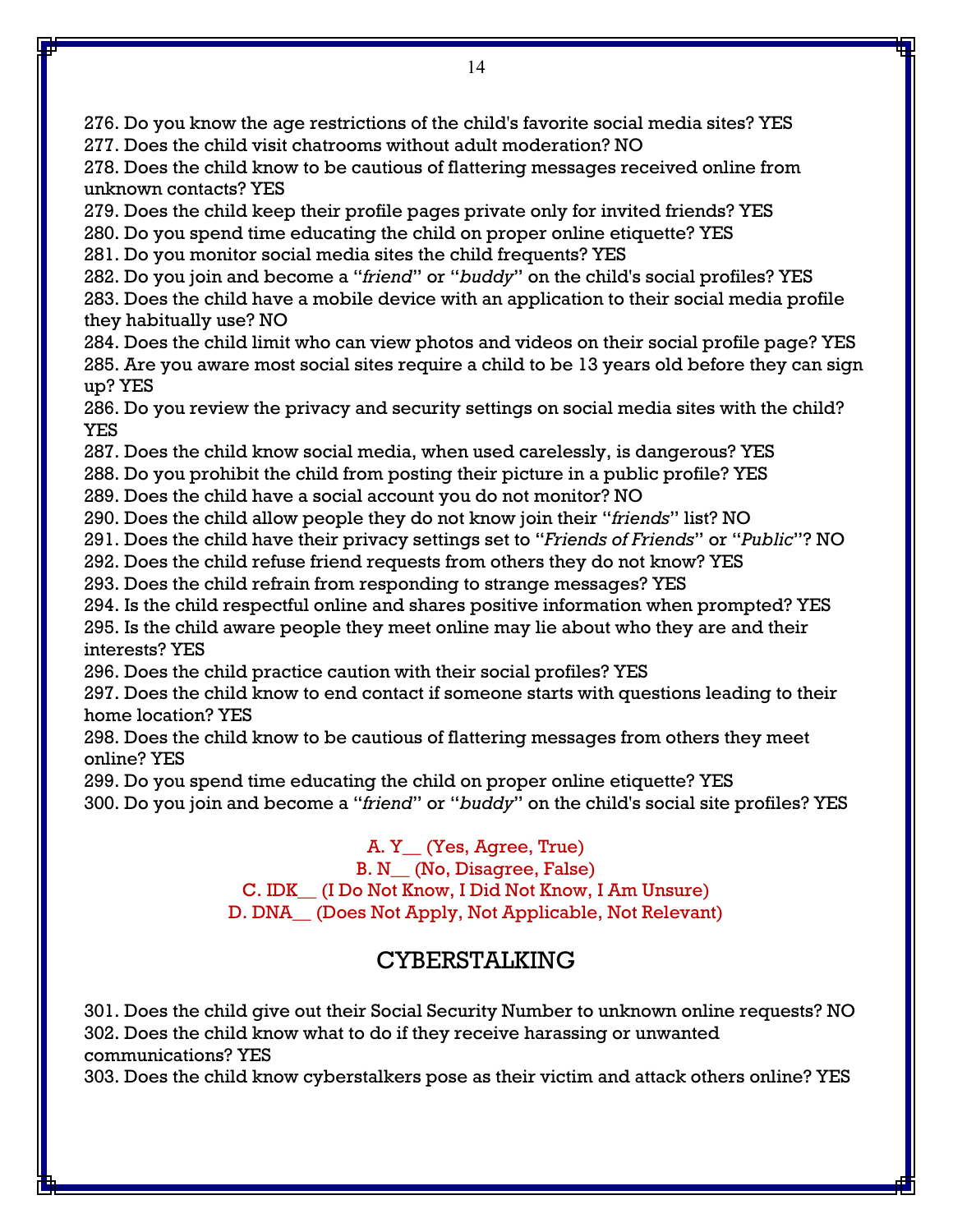304. Does the child know what to do if receiving unwanted emails or text messages from an ex-partner, acquaintance or stranger? YES

305. Does the child know what to do if receiving unsolicited threatening emails and/or death threats? YES

306. Does the child know what to do if receiving electronic viruses from an ex-partner, acquaintance or stranger? YES

307. Does the child know what to do if receiving spam from an ex-partner, acquaintance or stranger? YES

308. Does the child know what to do if sexually harassed via online posts, emails and phone or text messages? YES

309. Does the child know what to do in chatrooms if cyber harassed, slandered or cyberbullied? YES

310. Does the child know what to do if they find their personal or financial information online posted by an ex-partner, acquaintance or stranger? YES

311. Does the child know what to do if subscribed to pornography and/or distasteful advertising without their consent? YES

312. Does the child regularly check their computers, cell phones and mobile devices for spyware? YES

313. Does the child check their mobile devices if they are being tracked by GPS technology? YES

- 314. Does the child check if their phone calls or messages are being intercepted? YES
- 315. Does the child know what to do if being impersonated online? YES

316. Does the child know if being cyberstalked, slandered or harassed, there is a good chance it is an ex-partner, acquaintance or peer? YES

317. Does the child know cyberstalkers contact the victim or the target's family, employer, school and financial institution? YES

318. Does the child know posting personal information when blogging have higher rates of cyberstalking and harassment? YES

319. Does the child know cyberstalkers and harassers follow their target from site to site? YES

320. Does the child make sure their email addresses, instant messaging usernames and links cannot be connected to their home location? YES

321. Does the child know online users are particularly susceptible to cyberstalking, slander and harassment if video blogging (vlogging)? YES

322. Does the child know a cyberstalker can be an obsessed love interest or someone with a grudge due to a minor or imagined reason? YES

323. Does the child know cyberstalkers inconspicuously pose as friends, asking innocuous questions used to recover their target's passwords? YES

324. Does the child know that most cyberstalking involves someone they have interacted with in the recent past? YES

325. Does the child know that cyberstalking can occur whether the offender or target lives or works close to their location? YES

326. Does the child know a cyberstalker can be an egotistic aggressor who wants to showoff to their peers, online peers and/or colleagues? YES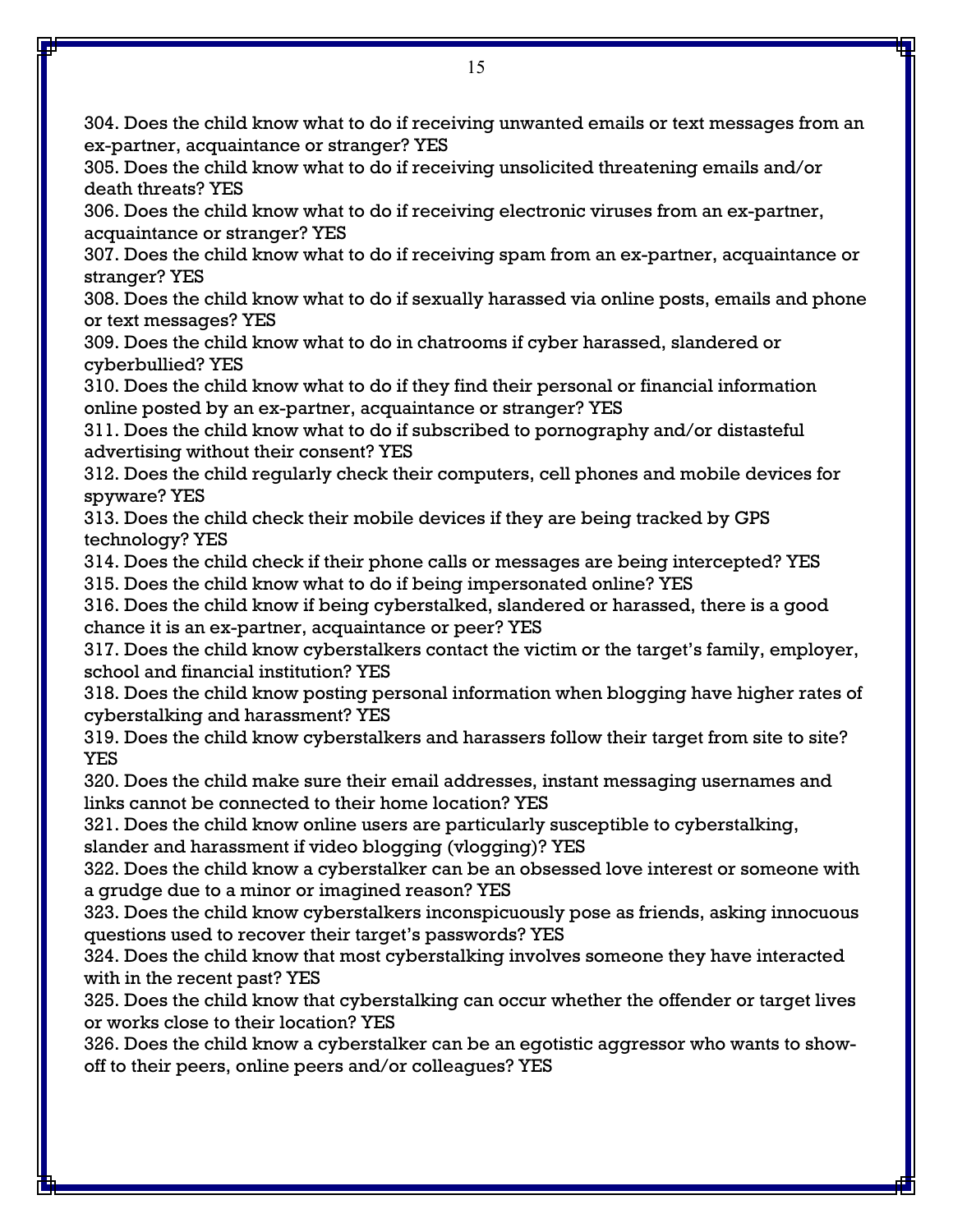327. Does the child know to avoid announcing their physical location via status updates of GPS-enabled applications? YES

328. Does the child know changing Internet Service Providers and reporting hostile and/or aggressive events are recommended to stop cyberstalking? YES

329. Does the child know how to recognize if they are being groomed by and iPredator? YES

330. Does the child know to never leave a logged in computer unattended? YES

Yes Answers \_\_ No Answers \_\_ I Do Not Know \_\_ Does Not Apply \_\_

Correct Responses\_\_+ Does Not Apply Responses\_\_= IPI-330 Score\_\_

**Note:** The goal for optimal internet safety & cyber security functioning is to score a 300 or higher. *"I Do Not Know"* & *"No"* responses should be addressed immediately with a plan of action. Although obtaining a score of 300 or higher indicates a minimal probability of a successful cyber-attack, it is still crucial to be alert and prepared to defend against iPredators, ex-partners and those who would seek to destroy your digital reputation.

As information and communications technology expands, it will become increasingly important to manage and monitor cyber-attack prevention, digital citizenship and digital reputation.

#### *(link for web page scoring key)*

Internet Safety Tool Scoring Keys Page: [https://www.iPredator.co/scoring-keys/](https://www.ipredator.co/scoring-keys/)

Given the rapid expansion and advancements in ICT, it is recommended to complete this inventory on a quarterly basis and more frequently if an iPredator is suspected of engaging in a possible cyber-attack. To achieve optimal cybercrime, cyber-attack and/or cyber assault prevention, the goal is to score in the upper 10%-15% of all the IISC assessments. Cyberspace is a non-physical abstract electronic universe. The toll it can take on vulnerable and/or ignorant online users are very real and can range from frustrating to deadly.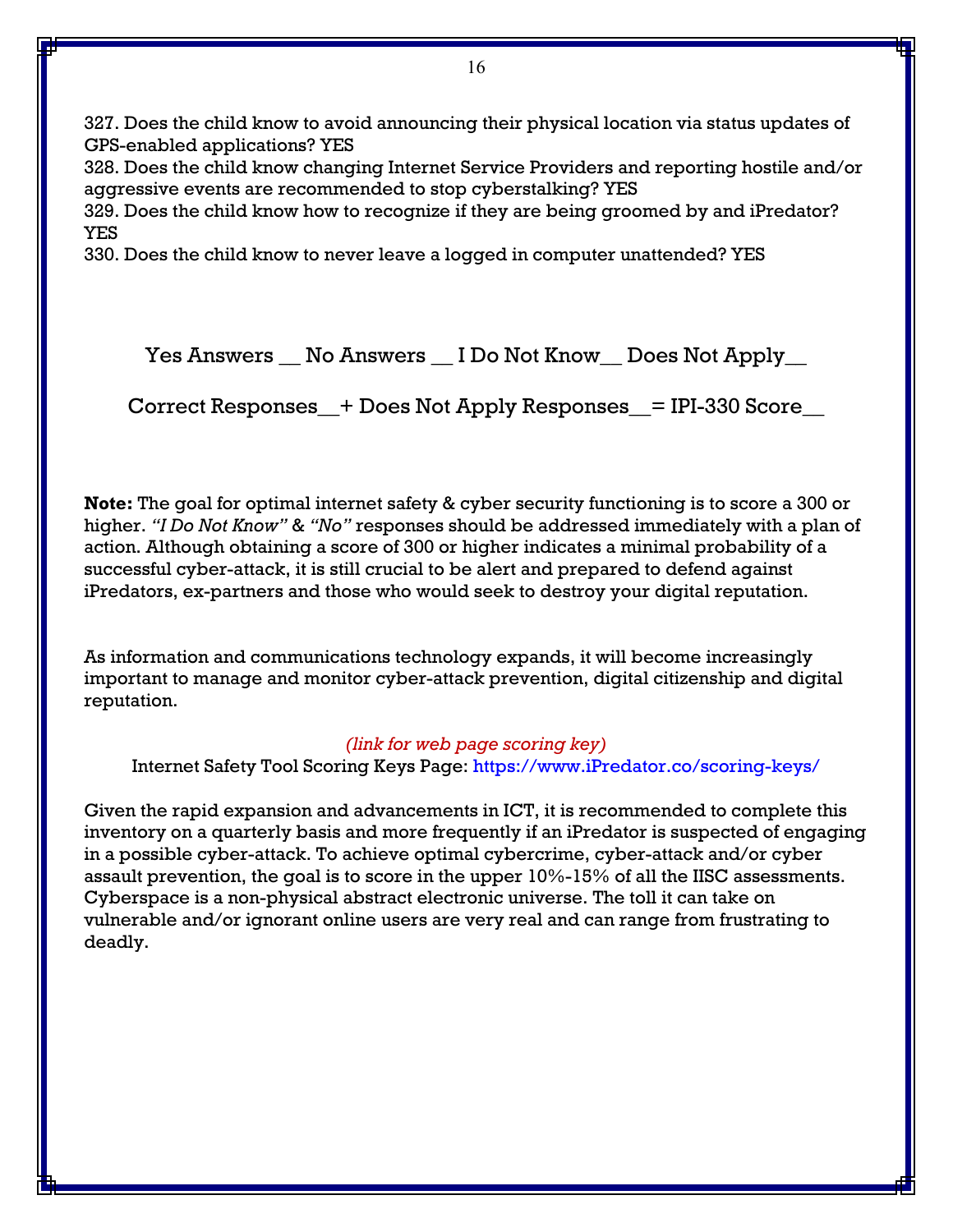# IISC SCORE DEFINITION

**IISC Score:** Upon completion of any of the IISC assessments, the respondent will have a final score ranging from 0-75, 0-110 or 0-330 depending on the IISC assessment. In this formula, the score represents the risk potential and vulnerability of the ICT user, the business or the subject being queried from being targeted by a cyberbully, cyberstalker, cybercriminal, nefarious corporate competitor or online sexual predator.



## IPI SCORING KEY

#### **IPI Score: (0-32)**

**Category:** Guaranteed iPredator Target and Extremely Vulnerable. **Risk Potential:** Alarmingly High. **iPredator Involvement:** Certain. **Intervention Plan:** Professional Consultation Highly Advised. **Level of Urgency:** Urgent Attention Required.

#### **IPI Score: (33-65)**

**Category:** Prime iPredator Target and Extremely Vulnerable. **Risk Potential:** High. **iPredator Involvement:** Almost Certain. **Intervention Plan:** Professional Consultation Highly Advised. **Level of Urgency:** Immediate Attention Required.

#### **IPI Score: (66-99)**

**Category:** Probable iPredator Target and Extremely Vulnerable. **Risk Potential:** Moderately High. **iPredator Involvement:** Involvement Likely. **Intervention Plan:** Professional Consultation Highly Advised. **Level of Urgency:** Immediate Attention Strongly Recommended.

#### **IPI Score: (100-174)**

**Category:** Likely iPredator Target and Moderate Vulnerability. **Risk Potential:** Moderate. **iPredator Involvement:** Involvement Suspected. **Intervention Plan:** Create and Implement an iPredator Prevention Plan. **Level of Urgency:** Immediate Attention Recommended.